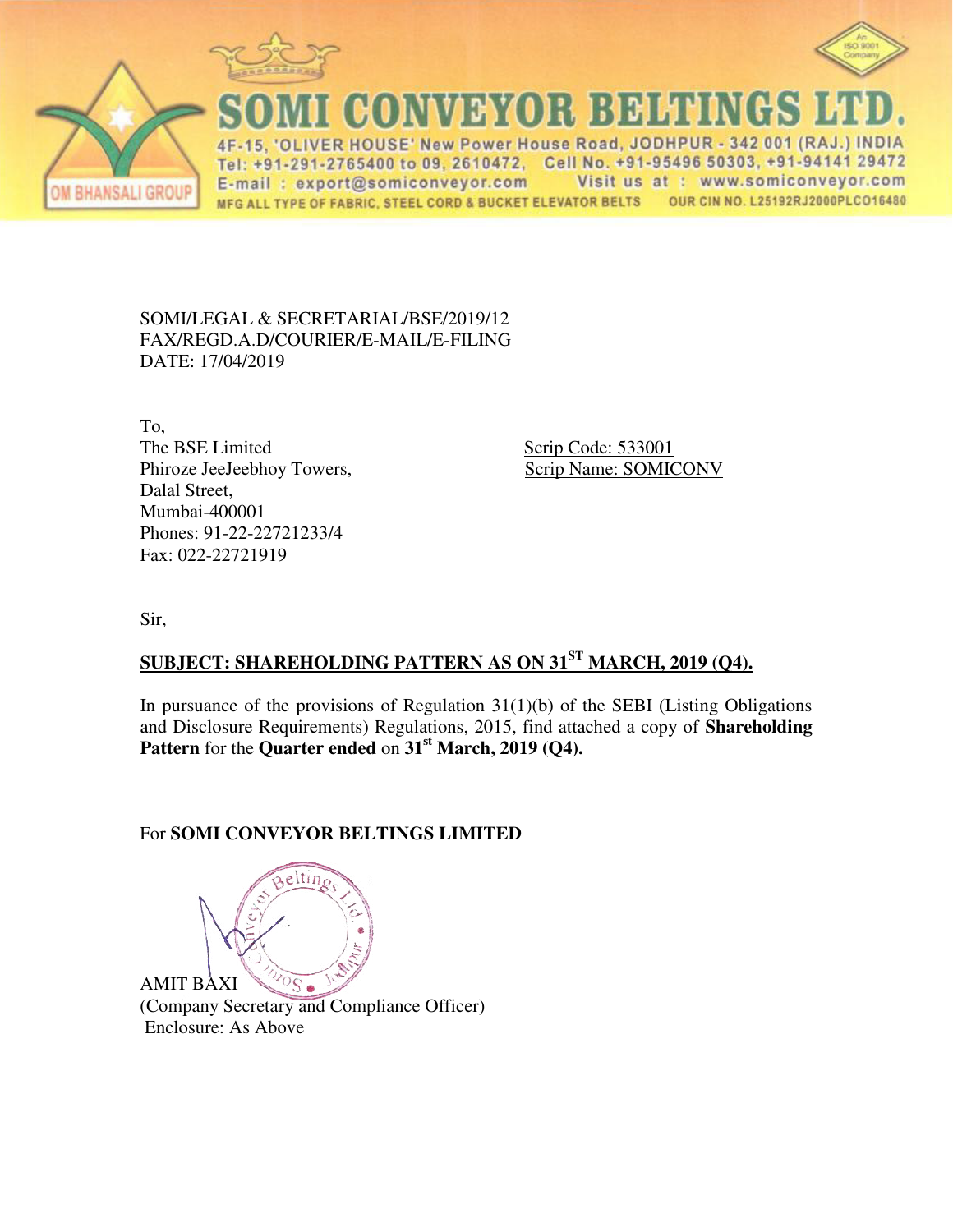| <b>General information about company</b>                                                   |                            |  |  |  |  |  |  |
|--------------------------------------------------------------------------------------------|----------------------------|--|--|--|--|--|--|
| Scrip code                                                                                 | 533001                     |  |  |  |  |  |  |
| NSE Symbol                                                                                 | <b>SOMICONVEY</b>          |  |  |  |  |  |  |
| <b>MSEI</b> Symbol                                                                         | <b>NOTLISTED</b>           |  |  |  |  |  |  |
| <b>ISIN</b>                                                                                | INE323J01019               |  |  |  |  |  |  |
| Name of the company                                                                        | SOMI CONVEYOR BELTINGS LTD |  |  |  |  |  |  |
| Whether company is SME                                                                     | No                         |  |  |  |  |  |  |
| Class of Security                                                                          | <b>Equity Shares</b>       |  |  |  |  |  |  |
| Type of report                                                                             | Quarterly                  |  |  |  |  |  |  |
| Quarter Ended / Half year ended/Date of Report (For Prelisting / Allotment)                | 31-03-2019                 |  |  |  |  |  |  |
| Date of allotment / extinguishment (in case Capital Restructuring selected) / Listing Date |                            |  |  |  |  |  |  |
| Shareholding pattern filed under                                                           | Regulation $31(1)(b)$      |  |  |  |  |  |  |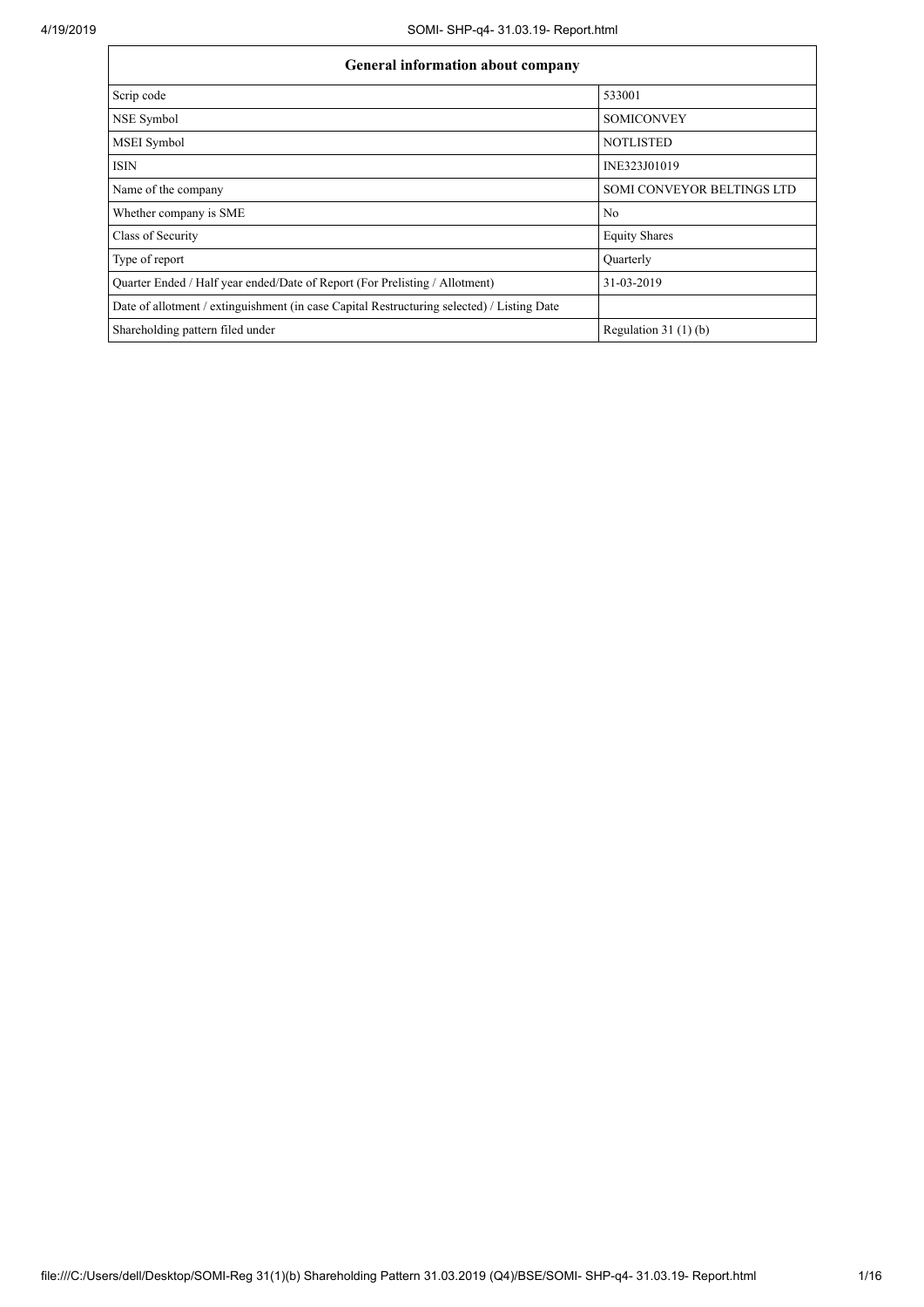|                | <b>Declaration</b>                                                                        |                |                                |                       |                             |  |  |  |  |  |
|----------------|-------------------------------------------------------------------------------------------|----------------|--------------------------------|-----------------------|-----------------------------|--|--|--|--|--|
| Sr.<br>No.     | Particular                                                                                | Yes/No         | Promoter and<br>Promoter Group | Public<br>shareholder | Non Promoter-<br>Non Public |  |  |  |  |  |
| $\mathbf{1}$   | Whether the Listed Entity has issued any partly paid up shares?                           | No             | No                             | N <sub>0</sub>        | No                          |  |  |  |  |  |
| $\overline{2}$ | Whether the Listed Entity has issued any Convertible Securities<br>റ                      | N <sub>o</sub> | No                             | N <sub>0</sub>        | No                          |  |  |  |  |  |
| $\overline{3}$ | Whether the Listed Entity has issued any Warrants?                                        | No.            | N <sub>0</sub>                 | No                    | N <sub>o</sub>              |  |  |  |  |  |
| $\overline{4}$ | Whether the Listed Entity has any shares against which<br>depository receipts are issued? | N <sub>o</sub> | No                             | N <sub>0</sub>        | No                          |  |  |  |  |  |
| $\overline{5}$ | Whether the Listed Entity has any shares in locked-in?                                    | N <sub>o</sub> | No                             | N <sub>0</sub>        | N <sub>o</sub>              |  |  |  |  |  |
| 6              | Whether any shares held by promoters are pledge or otherwise<br>encumbered?               | N <sub>o</sub> | No                             |                       |                             |  |  |  |  |  |
| 7              | Whether company has equity shares with differential voting<br>rights?                     | N <sub>0</sub> | No                             | N <sub>0</sub>        | No                          |  |  |  |  |  |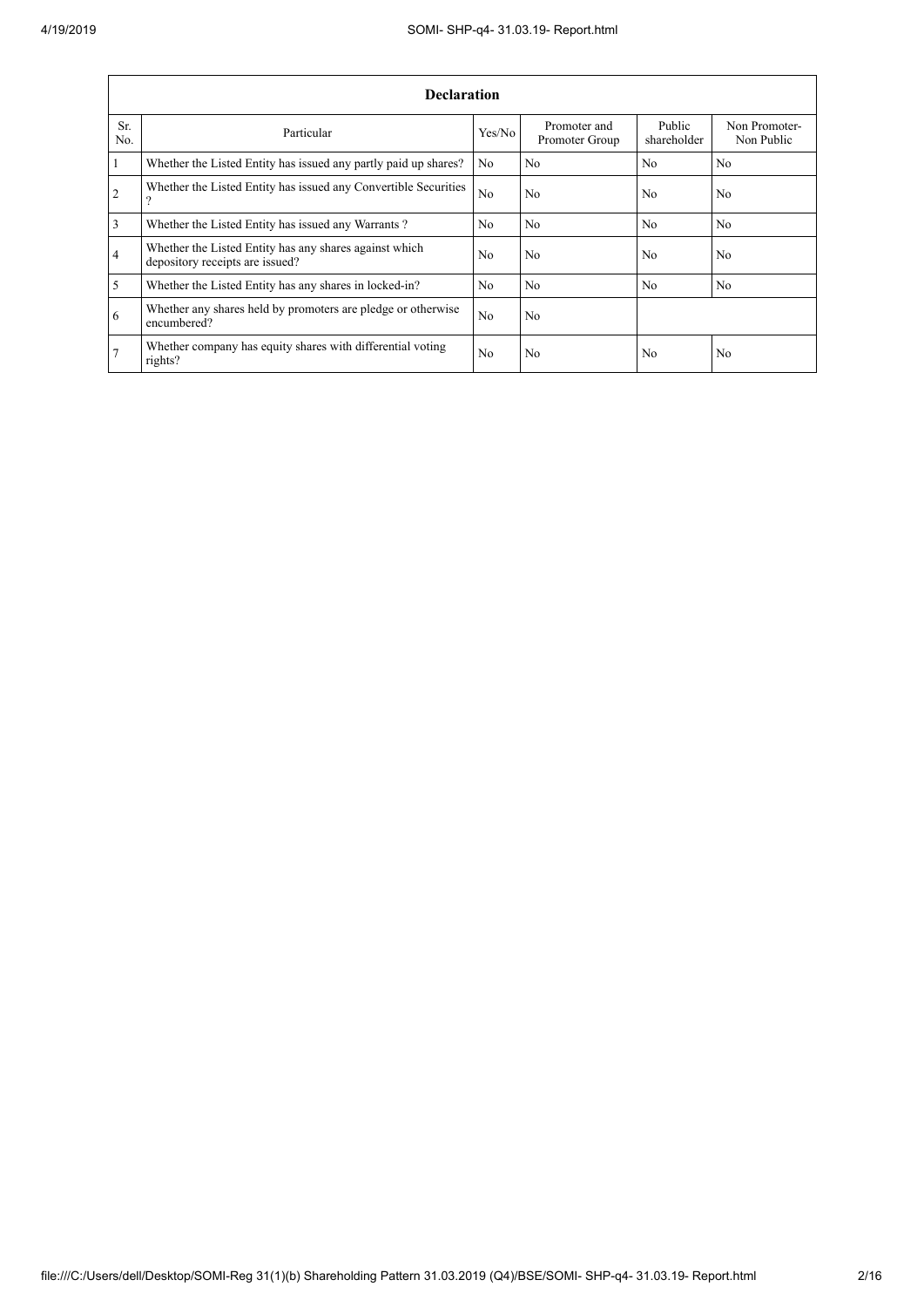$\mathbf{r}$ 

|                               | <b>Table I - Summary Statement holding of specified securities</b> |                         |                         |                       |                                                                  |                                                                    |                                        |                                                                  |               |          |                                   |  |
|-------------------------------|--------------------------------------------------------------------|-------------------------|-------------------------|-----------------------|------------------------------------------------------------------|--------------------------------------------------------------------|----------------------------------------|------------------------------------------------------------------|---------------|----------|-----------------------------------|--|
|                               | Category                                                           |                         | No. of                  | No. Of<br>Partly      | No. Of<br>shares<br>underlying<br>Depository<br>Receipts<br>(VI) | Total nos.<br>shares<br>held (VII)<br>$= (IV) +$<br>$(V)$ + $(VI)$ | Shareholding as a<br>% of total no. of | Number of Voting Rights held in each<br>class of securities (IX) |               |          |                                   |  |
| Category<br>$\textcircled{1}$ | of<br>shareholder                                                  | Nos. Of<br>shareholders | fully paid<br>up equity | paid-up<br>equity     |                                                                  |                                                                    | shares (calculated<br>as per SCRR,     | No of Voting (XIV) Rights                                        |               |          | Total as a<br>$%$ of<br>$(A+B+C)$ |  |
|                               | (II)                                                               | (III)                   | shares<br>held $(IV)$   | shares<br>held<br>(V) |                                                                  |                                                                    | 1957) (VIII) As a<br>% of $(A+B+C2)$   | Class eg:<br>X                                                   | Class<br>eg:y | Total    |                                   |  |
| (A)                           | Promoter<br>&<br>Promoter<br>Group                                 | 7                       | 6955787                 |                       |                                                                  | 6955787                                                            | 59.05                                  | 6955787                                                          |               | 6955787  | 59.05                             |  |
| (B)                           | Public                                                             | 3879                    | 4823869                 |                       |                                                                  | 4823869                                                            | 40.95                                  | 4823869                                                          |               | 4823869  | 40.95                             |  |
| (C)                           | Non<br>Promoter-<br>Non Public                                     |                         |                         |                       |                                                                  |                                                                    |                                        |                                                                  |               |          |                                   |  |
| (C1)                          | <b>Shares</b><br>underlying<br><b>DRs</b>                          |                         |                         |                       |                                                                  |                                                                    |                                        |                                                                  |               |          |                                   |  |
| (C2)                          | Shares held<br>by<br>Employee<br>Trusts                            |                         |                         |                       |                                                                  |                                                                    |                                        |                                                                  |               |          |                                   |  |
|                               | Total                                                              | 3886                    | 11779656                |                       |                                                                  | 11779656                                                           | 100                                    | 11779656                                                         |               | 11779656 | 100                               |  |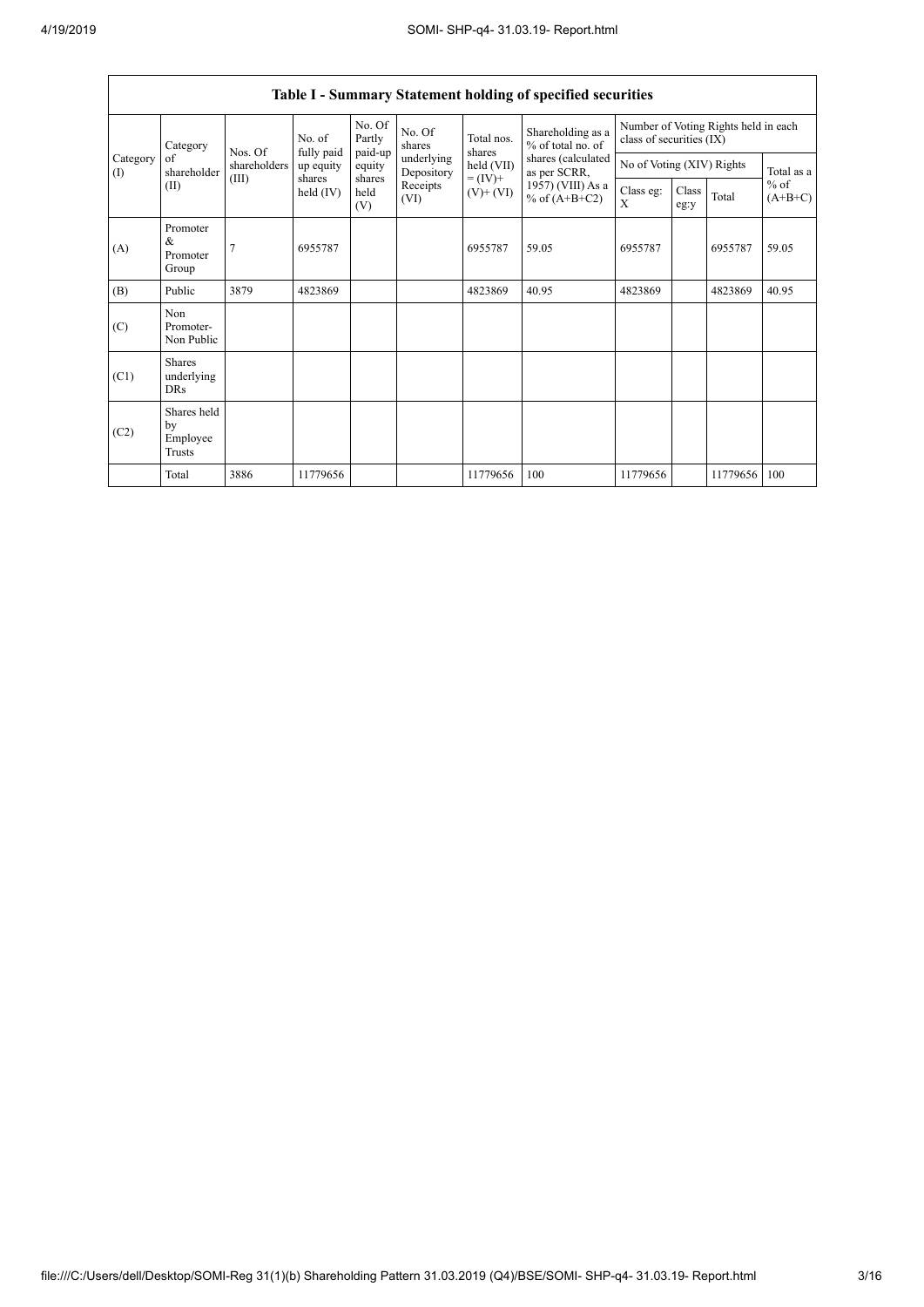|                 |                                           |                                                                                                     |                                       |                                                                                                               | Table I - Summary Statement holding of specified securities                                                                                                                    |                                        |                                                  |                                                                               |                                                         |                                       |
|-----------------|-------------------------------------------|-----------------------------------------------------------------------------------------------------|---------------------------------------|---------------------------------------------------------------------------------------------------------------|--------------------------------------------------------------------------------------------------------------------------------------------------------------------------------|----------------------------------------|--------------------------------------------------|-------------------------------------------------------------------------------|---------------------------------------------------------|---------------------------------------|
| Category<br>(I) | Category<br>of<br>shareholder<br>(II)     | No. Of<br><b>Shares</b><br>Underlying<br>Outstanding<br>convertible<br>securities<br>$(X_i)$<br>(X) | No. of<br><b>Shares</b><br>Underlying | No. Of Shares<br>Underlying<br>Outstanding<br>convertible<br>securities and<br>No. Of<br>Warrants (Xi)<br>(a) | Shareholding, as a %<br>assuming full<br>conversion of<br>convertible securities (<br>as a percentage of<br>diluted share capital)<br>$(XI)=(VII)+(X) As a %$<br>of $(A+B+C2)$ | Number of<br>Locked in<br>shares (XII) |                                                  | Number of<br><b>Shares</b><br>pledged or<br>otherwise<br>encumbered<br>(XIII) |                                                         | Number of<br>equity shares<br>held in |
|                 |                                           |                                                                                                     | Outstanding<br>Warrants               |                                                                                                               |                                                                                                                                                                                | No.<br>(a)                             | As a<br>$%$ of<br>total<br>Shares<br>held<br>(b) | No.<br>(a)                                                                    | As a<br>$%$ of<br>total<br><b>Shares</b><br>held<br>(b) | dematerialized<br>form $(XIV)$        |
| (A)             | Promoter<br>&<br>Promoter<br>Group        |                                                                                                     |                                       |                                                                                                               | 59.05                                                                                                                                                                          |                                        |                                                  |                                                                               |                                                         | 6955787                               |
| (B)             | Public                                    |                                                                                                     |                                       |                                                                                                               | 40.95                                                                                                                                                                          |                                        |                                                  |                                                                               |                                                         | 4001859                               |
| (C)             | Non<br>Promoter-<br>Non Public            |                                                                                                     |                                       |                                                                                                               |                                                                                                                                                                                |                                        |                                                  |                                                                               |                                                         |                                       |
| (C1)            | <b>Shares</b><br>underlying<br><b>DRs</b> |                                                                                                     |                                       |                                                                                                               |                                                                                                                                                                                |                                        |                                                  |                                                                               |                                                         |                                       |
| (C2)            | Shares held<br>by<br>Employee<br>Trusts   |                                                                                                     |                                       |                                                                                                               |                                                                                                                                                                                |                                        |                                                  |                                                                               |                                                         |                                       |
|                 | Total                                     |                                                                                                     |                                       |                                                                                                               | 100                                                                                                                                                                            |                                        |                                                  |                                                                               |                                                         | 10957646                              |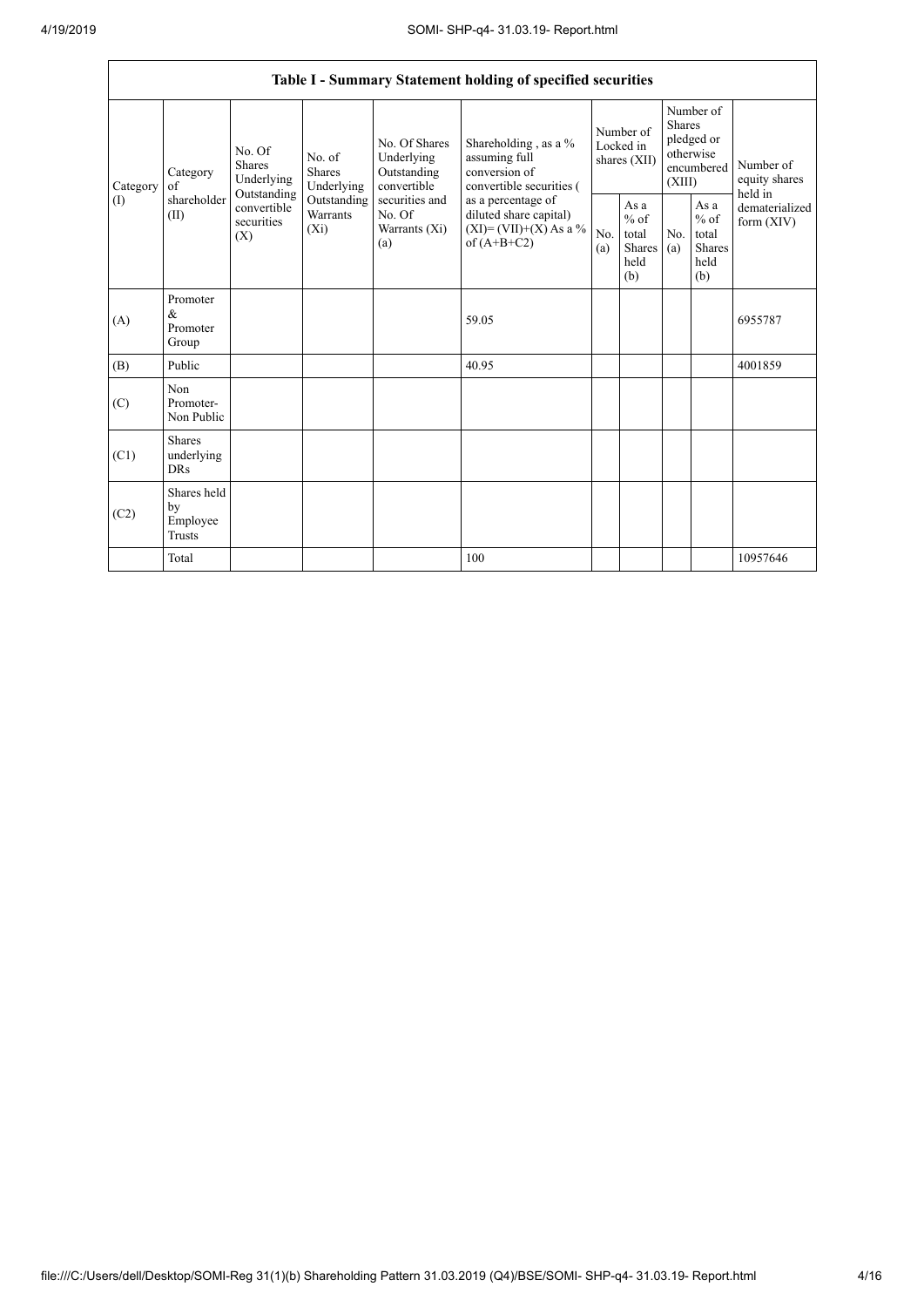$\overline{1}$ 

| Table II - Statement showing shareholding pattern of the Promoter and Promoter Group           |                                                                                                                     |                                                                                      |                                   |                                 |                                    |                             |                                                      |                           |               |                                      |                           |  |
|------------------------------------------------------------------------------------------------|---------------------------------------------------------------------------------------------------------------------|--------------------------------------------------------------------------------------|-----------------------------------|---------------------------------|------------------------------------|-----------------------------|------------------------------------------------------|---------------------------|---------------|--------------------------------------|---------------------------|--|
|                                                                                                |                                                                                                                     |                                                                                      |                                   | No.<br>Of                       | No. Of                             | Total nos.                  | Shareholding<br>as a $%$ of                          | class of securities (IX)  |               | Number of Voting Rights held in each |                           |  |
| Sr.                                                                                            | Category &<br>Name of the<br>Shareholders (I)                                                                       | Nos. Of<br>shareholders<br>(III)                                                     | No. of<br>fully paid<br>up equity | Partly<br>paid-<br>up           | shares<br>underlying<br>Depository | shares<br>held<br>$(VII) =$ | total no. of<br>shares<br>(calculated as             | No of Voting (XIV) Rights |               |                                      | Total<br>as a %<br>of     |  |
|                                                                                                |                                                                                                                     |                                                                                      | shares<br>held $(IV)$             | equity<br>shares<br>held<br>(V) | Receipts<br>(VI)                   | $(IV)+$<br>$(V)+(VI)$       | per SCRR,<br>1957) (VIII)<br>As a % of<br>$(A+B+C2)$ | Class eg:<br>X            | Class<br>eg:y | Total                                | Total<br>Voting<br>rights |  |
| A                                                                                              |                                                                                                                     | Table II - Statement showing shareholding pattern of the Promoter and Promoter Group |                                   |                                 |                                    |                             |                                                      |                           |               |                                      |                           |  |
| (1)                                                                                            | Indian                                                                                                              |                                                                                      |                                   |                                 |                                    |                             |                                                      |                           |               |                                      |                           |  |
| (a)                                                                                            | Individuals/Hindu<br>undivided Family                                                                               | $\overline{7}$                                                                       | 6955787                           |                                 |                                    | 6955787                     | 59.05                                                | 6955787                   |               | 6955787                              | 59.05                     |  |
| Sub-Total<br>(A)(1)                                                                            |                                                                                                                     | $\tau$                                                                               | 6955787                           |                                 |                                    | 6955787                     | 59.05                                                | 6955787                   |               | 6955787                              | 59.05                     |  |
| (2)                                                                                            | Foreign                                                                                                             |                                                                                      |                                   |                                 |                                    |                             |                                                      |                           |               |                                      |                           |  |
| Total<br>Shareholding<br>of Promoter<br>and<br>Promoter<br>Group $(A)=$<br>$(A)(1)+(A)$<br>(2) |                                                                                                                     | 7                                                                                    | 6955787                           |                                 |                                    | 6955787                     | 59.05                                                | 6955787                   |               | 6955787                              | 59.05                     |  |
| $\, {\bf B}$                                                                                   | Table III - Statement showing shareholding pattern of the Public shareholder                                        |                                                                                      |                                   |                                 |                                    |                             |                                                      |                           |               |                                      |                           |  |
| (1)                                                                                            | Institutions                                                                                                        |                                                                                      |                                   |                                 |                                    |                             |                                                      |                           |               |                                      |                           |  |
| (3)                                                                                            | Non-institutions                                                                                                    |                                                                                      |                                   |                                 |                                    |                             |                                                      |                           |               |                                      |                           |  |
| (a(i))                                                                                         | Individuals -<br>i.Individual<br>shareholders<br>holding nominal<br>share capital up<br>to Rs. 2 lakhs.             | 3567                                                                                 | 1944363                           |                                 |                                    | 1944363                     | 16.51                                                | 1944363                   |               | 1944363                              | 16.51                     |  |
| (a(ii))                                                                                        | Individuals - ii.<br>Individual<br>shareholders<br>holding nominal<br>share capital in<br>excess of Rs. 2<br>lakhs. | $\overline{4}$                                                                       | 432702                            |                                 |                                    | 432702                      | 3.67                                                 | 432702                    |               | 432702                               | 3.67                      |  |
| (b)                                                                                            | NBFCs registered<br>with RBI                                                                                        | 1                                                                                    | 55262                             |                                 |                                    | 55262                       | 0.47                                                 | 55262                     |               | 55262                                | 0.47                      |  |
| (e)                                                                                            | Any Other<br>(specify)                                                                                              | 307                                                                                  | 2391542                           |                                 |                                    | 2391542                     | 20.3                                                 | 2391542                   |               | 2391542                              | 20.3                      |  |
| Sub-Total<br>(B)(3)                                                                            |                                                                                                                     | 3879                                                                                 | 4823869                           |                                 |                                    | 4823869                     | 40.95                                                | 4823869                   |               | 4823869                              | 40.95                     |  |
| <b>Total Public</b><br>Shareholding<br>$(B)=(B)(1)+$<br>$(B)(2)+(B)$<br>(3)                    |                                                                                                                     | 3879                                                                                 | 4823869                           |                                 |                                    | 4823869                     | 40.95                                                | 4823869                   |               | 4823869                              | 40.95                     |  |
| $\overline{\mathbf{C}}$                                                                        | Table IV - Statement showing shareholding pattern of the Non Promoter- Non Public shareholder                       |                                                                                      |                                   |                                 |                                    |                             |                                                      |                           |               |                                      |                           |  |
| Total (<br>$A+B+C2$ )                                                                          |                                                                                                                     | 3886                                                                                 | 11779656                          |                                 |                                    | 11779656                    | 100                                                  | 11779656                  |               | 11779656                             | 100                       |  |
| Total<br>$(A+B+C)$                                                                             |                                                                                                                     | 3886                                                                                 | 11779656                          |                                 |                                    | 11779656                    | 100                                                  | 11779656                  |               | 11779656 100                         |                           |  |

 $\overline{\mathsf{I}}$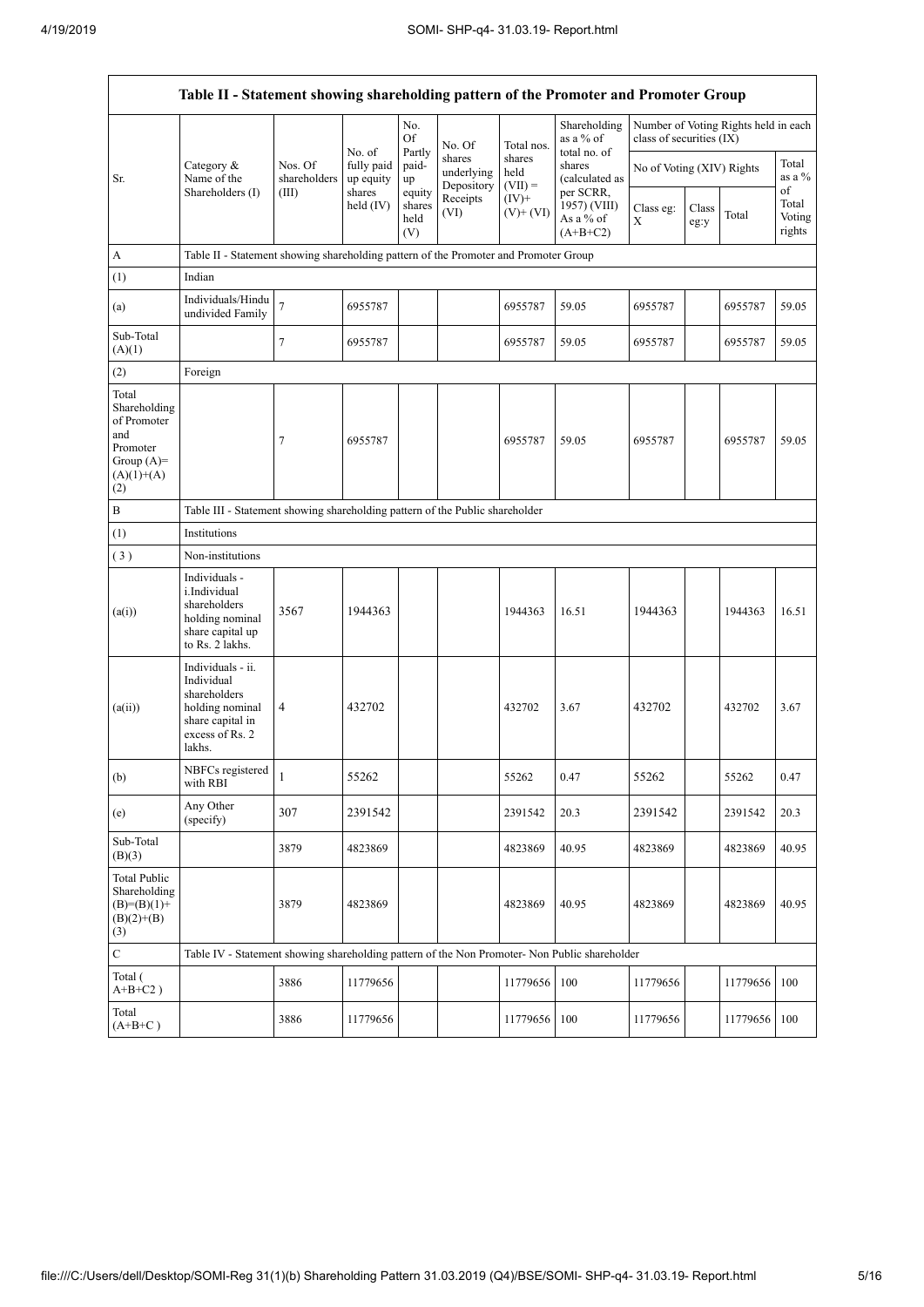| Table II - Statement showing shareholding pattern of the Promoter and Promoter Group    |                                                                                          |                                                                                              |                                                           |                                                                                               |                                        |                                                  |                                                                               |                                                         |                                                                       |  |
|-----------------------------------------------------------------------------------------|------------------------------------------------------------------------------------------|----------------------------------------------------------------------------------------------|-----------------------------------------------------------|-----------------------------------------------------------------------------------------------|----------------------------------------|--------------------------------------------------|-------------------------------------------------------------------------------|---------------------------------------------------------|-----------------------------------------------------------------------|--|
| Sr.                                                                                     | No. Of<br><b>Shares</b><br>Underlying<br>Outstanding<br>convertible<br>securities<br>(X) | No. of<br><b>Shares</b><br>Underlying                                                        | No. Of Shares<br>Underlying<br>Outstanding<br>convertible | Shareholding, as a %<br>assuming full conversion of<br>convertible securities (as a           | Number of<br>Locked in<br>shares (XII) |                                                  | Number of<br><b>Shares</b><br>pledged or<br>otherwise<br>encumbered<br>(XIII) |                                                         | Number of<br>equity shares<br>held in<br>dematerialized<br>form (XIV) |  |
|                                                                                         |                                                                                          | Outstanding<br>securities and<br>Warrants<br>No. Of Warrants<br>(X <sub>i</sub> )<br>(Xi)(a) |                                                           | percentage of diluted share<br>capital) $(XI) = (VII)+(X) As$<br>a % of $(A+B+C2)$            |                                        | As a<br>$%$ of<br>total<br>Shares<br>held<br>(b) | No.<br>(a)                                                                    | As a<br>$%$ of<br>total<br><b>Shares</b><br>held<br>(b) |                                                                       |  |
| A                                                                                       |                                                                                          |                                                                                              |                                                           | Table II - Statement showing shareholding pattern of the Promoter and Promoter Group          |                                        |                                                  |                                                                               |                                                         |                                                                       |  |
| (1)                                                                                     | Indian                                                                                   |                                                                                              |                                                           |                                                                                               |                                        |                                                  |                                                                               |                                                         |                                                                       |  |
| (a)                                                                                     |                                                                                          |                                                                                              |                                                           | 59.05                                                                                         |                                        |                                                  |                                                                               |                                                         | 6955787                                                               |  |
| Sub-Total (A)<br>(1)                                                                    |                                                                                          |                                                                                              |                                                           | 59.05                                                                                         |                                        |                                                  |                                                                               |                                                         | 6955787                                                               |  |
| (2)                                                                                     | Foreign                                                                                  |                                                                                              |                                                           |                                                                                               |                                        |                                                  |                                                                               |                                                         |                                                                       |  |
| Total<br>Shareholding<br>of Promoter<br>and Promoter<br>Group $(A)=$<br>$(A)(1)+(A)(2)$ |                                                                                          |                                                                                              |                                                           | 59.05                                                                                         |                                        |                                                  |                                                                               |                                                         | 6955787                                                               |  |
| B                                                                                       |                                                                                          |                                                                                              |                                                           | Table III - Statement showing shareholding pattern of the Public shareholder                  |                                        |                                                  |                                                                               |                                                         |                                                                       |  |
| (1)                                                                                     | Institutions                                                                             |                                                                                              |                                                           |                                                                                               |                                        |                                                  |                                                                               |                                                         |                                                                       |  |
| (3)                                                                                     | Non-institutions                                                                         |                                                                                              |                                                           |                                                                                               |                                        |                                                  |                                                                               |                                                         |                                                                       |  |
| (a(i))                                                                                  |                                                                                          |                                                                                              |                                                           | 16.51                                                                                         |                                        |                                                  |                                                                               |                                                         | 1944353                                                               |  |
| (a(ii))                                                                                 |                                                                                          |                                                                                              |                                                           | 3.67                                                                                          |                                        |                                                  |                                                                               |                                                         | 432702                                                                |  |
| (b)                                                                                     |                                                                                          |                                                                                              |                                                           | 0.47                                                                                          |                                        |                                                  |                                                                               |                                                         | 55262                                                                 |  |
| (e)                                                                                     |                                                                                          |                                                                                              |                                                           | 20.3                                                                                          |                                        |                                                  |                                                                               |                                                         | 1569542                                                               |  |
| Sub-Total (B)<br>(3)                                                                    |                                                                                          |                                                                                              |                                                           | 40.95                                                                                         |                                        |                                                  |                                                                               |                                                         | 4001859                                                               |  |
| Total Public<br>Shareholding<br>$(B)=(B)(1)+$<br>$(B)(2)+(B)(3)$                        |                                                                                          |                                                                                              |                                                           | 40.95                                                                                         |                                        |                                                  |                                                                               |                                                         | 4001859                                                               |  |
| $\mathbf C$                                                                             |                                                                                          |                                                                                              |                                                           | Table IV - Statement showing shareholding pattern of the Non Promoter- Non Public shareholder |                                        |                                                  |                                                                               |                                                         |                                                                       |  |
| Total (<br>$A+B+C2$ )                                                                   |                                                                                          |                                                                                              |                                                           | 100                                                                                           |                                        |                                                  |                                                                               |                                                         | 10957646                                                              |  |
| Total (A+B+C                                                                            |                                                                                          |                                                                                              |                                                           | 100                                                                                           |                                        |                                                  |                                                                               |                                                         | 10957646                                                              |  |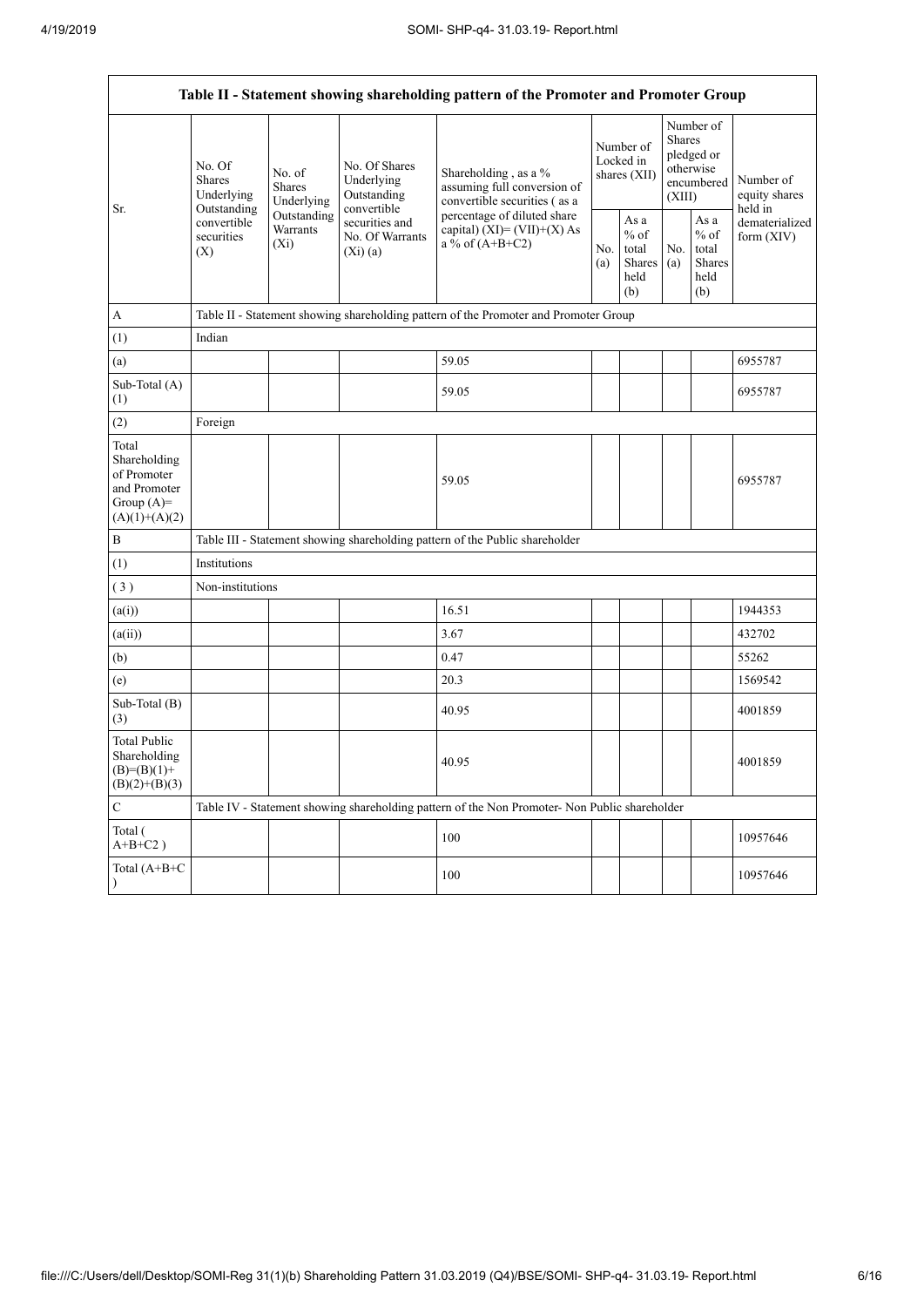| Individuals/Hindu undivided Family                                                                                                                                                       |                                  |                                     |                                                    |                                         |                                 |                                 |                                 |  |  |  |
|------------------------------------------------------------------------------------------------------------------------------------------------------------------------------------------|----------------------------------|-------------------------------------|----------------------------------------------------|-----------------------------------------|---------------------------------|---------------------------------|---------------------------------|--|--|--|
| Searial No.                                                                                                                                                                              | $\mathbf{1}$                     | $\sqrt{2}$                          | 3                                                  | $\overline{4}$                          | 5                               | 6                               | $\boldsymbol{7}$                |  |  |  |
| Name of the<br>Shareholders (I)                                                                                                                                                          | <b>GAURAV</b><br><b>BHANSALI</b> | <b>OM KUMARI</b><br><b>BHANSALI</b> | <b>OM PRAKASH</b><br><b>BHANSALI</b><br><b>HUF</b> | OM<br><b>PRAKASH</b><br><b>BHANSALI</b> | <b>PRIYA</b><br><b>BHANSALI</b> | <b>RUCHI</b><br><b>BHANSALI</b> | <b>VIMAL</b><br><b>BHANSALI</b> |  |  |  |
| PAN (II)                                                                                                                                                                                 | ADDPB0795R                       | ABFPB0643N                          | AAAHO7932H                                         | AAYPB9950G                              | AGQPB6184Q                      | AIIPB0949H                      | ADDPB0794Q                      |  |  |  |
| No. of fully paid<br>up equity shares<br>held (IV)                                                                                                                                       | 572335                           | 1091221                             | 135000                                             | 4417011                                 | 68691                           | 72689                           | 598840                          |  |  |  |
| No. Of Partly paid-<br>up equity shares<br>held(V)                                                                                                                                       |                                  |                                     |                                                    |                                         |                                 |                                 |                                 |  |  |  |
| No. Of shares<br>underlying<br>Depository<br>Receipts (VI)                                                                                                                               |                                  |                                     |                                                    |                                         |                                 |                                 |                                 |  |  |  |
| Total nos, shares<br>held $(VII) = (IV) +$<br>$(V)$ + $(VI)$                                                                                                                             | 572335                           | 1091221                             | 135000                                             | 4417011                                 | 68691                           | 72689                           | 598840                          |  |  |  |
| Shareholding as a<br>% of total no. of<br>shares (calculated<br>as per SCRR,<br>1957) (VIII) As a<br>% of $(A+B+C2)$                                                                     | 4.86                             | 9.26                                | 1.15                                               | 37.5                                    | 0.58                            | 0.62                            | 5.08                            |  |  |  |
| Number of Voting Rights held in each class of securities (IX)                                                                                                                            |                                  |                                     |                                                    |                                         |                                 |                                 |                                 |  |  |  |
| Class eg:X                                                                                                                                                                               | 572335                           | 1091221                             | 135000                                             | 4417011                                 | 68691                           | 72689                           | 598840                          |  |  |  |
| Class eg:y                                                                                                                                                                               |                                  |                                     |                                                    |                                         |                                 |                                 |                                 |  |  |  |
| Total                                                                                                                                                                                    | 572335                           | 1091221                             | 135000                                             | 4417011                                 | 68691                           | 72689                           | 598840                          |  |  |  |
| Total as a % of<br><b>Total Voting rights</b>                                                                                                                                            | 4.86                             | 9.26                                | 1.15                                               | 37.5                                    | 0.58                            | 0.62                            | 5.08                            |  |  |  |
| No. Of Shares<br>Underlying<br>Outstanding<br>convertible<br>securities (X)                                                                                                              |                                  |                                     |                                                    |                                         |                                 |                                 |                                 |  |  |  |
| No. of Shares<br>Underlying<br>Outstanding<br>Warrants (Xi)                                                                                                                              |                                  |                                     |                                                    |                                         |                                 |                                 |                                 |  |  |  |
| No. Of Shares<br>Underlying<br>Outstanding<br>convertible<br>securities and No.<br>Of Warrants (Xi)<br>(a)                                                                               |                                  |                                     |                                                    |                                         |                                 |                                 |                                 |  |  |  |
| Shareholding, as a<br>% assuming full<br>conversion of<br>convertible<br>securities (as a<br>percentage of<br>diluted share<br>capital) (XI)=<br>$(VII)+(Xi)(a)$ As a<br>% of $(A+B+C2)$ | 4.86                             | 9.26                                | 1.15                                               | 37.5                                    | 0.58                            | 0.62                            | 5.08                            |  |  |  |
| Number of Locked in shares (XII)                                                                                                                                                         |                                  |                                     |                                                    |                                         |                                 |                                 |                                 |  |  |  |
| No. $(a)$                                                                                                                                                                                |                                  |                                     |                                                    |                                         |                                 |                                 |                                 |  |  |  |
| As a % of total<br>Shares held (b)                                                                                                                                                       |                                  |                                     |                                                    |                                         |                                 |                                 |                                 |  |  |  |
| Number of Shares pledged or otherwise encumbered (XIII)                                                                                                                                  |                                  |                                     |                                                    |                                         |                                 |                                 |                                 |  |  |  |
| No. (a)                                                                                                                                                                                  |                                  |                                     |                                                    |                                         |                                 |                                 |                                 |  |  |  |
| As a % of total<br>Shares held (b)                                                                                                                                                       |                                  |                                     |                                                    |                                         |                                 |                                 |                                 |  |  |  |
| Number of equity<br>shares held in<br>dematerialized<br>form (XIV)                                                                                                                       | 572335                           | 1091221                             | 135000                                             | 4417011                                 | 68691                           | 72689                           | 598840                          |  |  |  |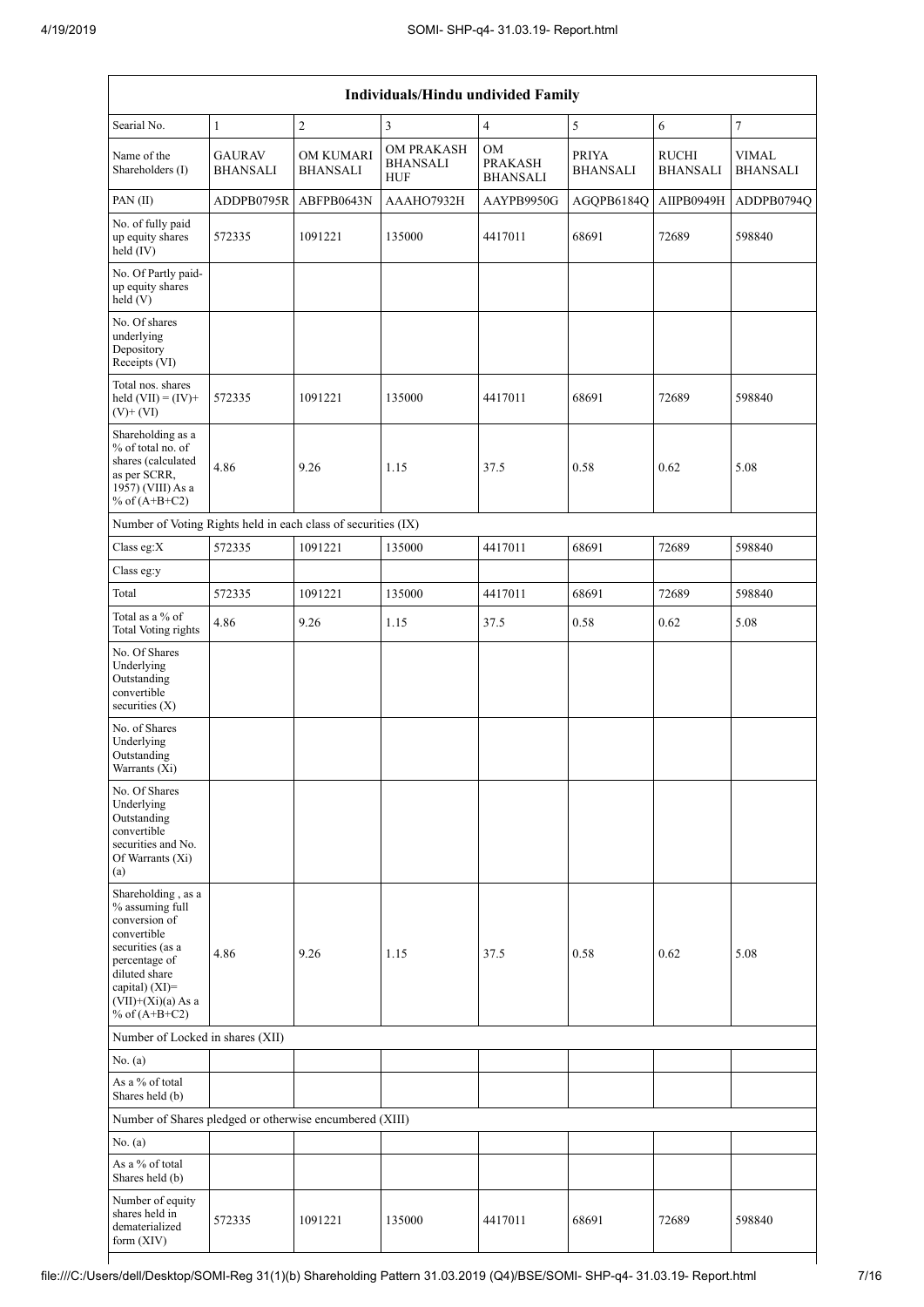| Reason for not providing PAN    |          |          |          |          |          |          |          |  |  |
|---------------------------------|----------|----------|----------|----------|----------|----------|----------|--|--|
| Reason for not<br>providing PAN |          |          |          |          |          |          |          |  |  |
| Shareholder type                | Promoter | Promoter | Promoter | Promoter | Promoter | Promoter | Promoter |  |  |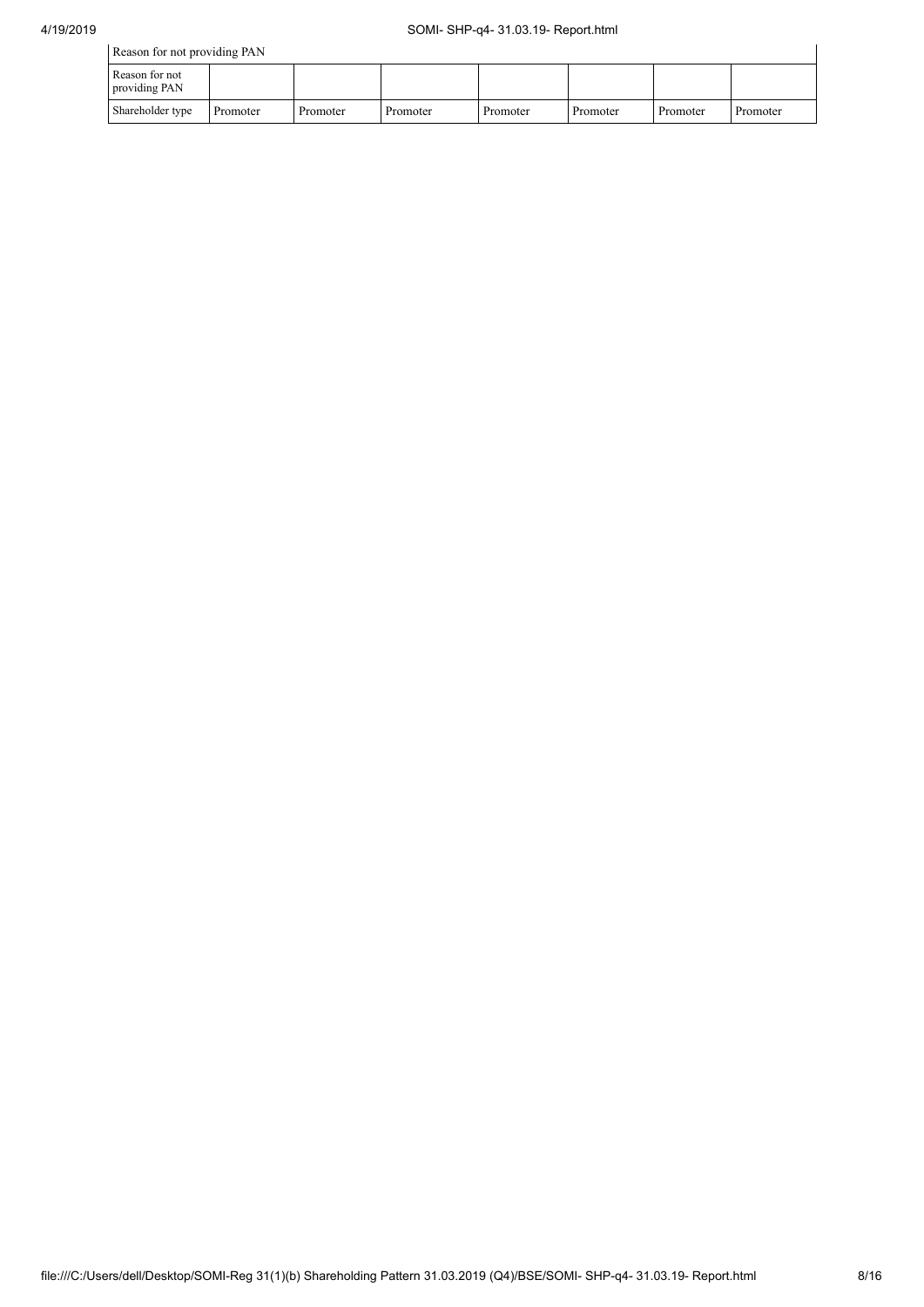| Individuals/Hindu undivided Family                                                                                                                                                       |                                                               |  |  |  |  |  |  |
|------------------------------------------------------------------------------------------------------------------------------------------------------------------------------------------|---------------------------------------------------------------|--|--|--|--|--|--|
| Searial No.                                                                                                                                                                              |                                                               |  |  |  |  |  |  |
| Name of the<br>Shareholders (I)                                                                                                                                                          | Click here to go back                                         |  |  |  |  |  |  |
| PAN(II)                                                                                                                                                                                  | Total                                                         |  |  |  |  |  |  |
| No. of fully paid<br>up equity shares<br>held (IV)                                                                                                                                       | 6955787                                                       |  |  |  |  |  |  |
| No. Of Partly paid-<br>up equity shares<br>held (V)                                                                                                                                      |                                                               |  |  |  |  |  |  |
| No. Of shares<br>underlying<br>Depository<br>Receipts (VI)                                                                                                                               |                                                               |  |  |  |  |  |  |
| Total nos. shares<br>held $(VII) = (IV) +$<br>$(V)$ + $(VI)$                                                                                                                             | 6955787                                                       |  |  |  |  |  |  |
| Shareholding as a<br>% of total no. of<br>shares (calculated<br>as per SCRR,<br>$19\overline{57}$ ) (VIII) As a<br>% of $(A+B+C2)$                                                       | 59.05                                                         |  |  |  |  |  |  |
|                                                                                                                                                                                          | Number of Voting Rights held in each class of securities (IX) |  |  |  |  |  |  |
| Class eg: $X$                                                                                                                                                                            | 6955787                                                       |  |  |  |  |  |  |
| Class eg:y                                                                                                                                                                               |                                                               |  |  |  |  |  |  |
| Total                                                                                                                                                                                    | 6955787                                                       |  |  |  |  |  |  |
| Total as a % of<br><b>Total Voting rights</b>                                                                                                                                            | 59.05                                                         |  |  |  |  |  |  |
| No. Of Shares<br>Underlying<br>Outstanding<br>convertible<br>securities (X)                                                                                                              |                                                               |  |  |  |  |  |  |
| No. of Shares<br>Underlying<br>Outstanding<br>Warrants (Xi)                                                                                                                              |                                                               |  |  |  |  |  |  |
| No. Of Shares<br>Underlying<br>Outstanding<br>convertible<br>securities and No.<br>Of Warrants (Xi)<br>(a)                                                                               |                                                               |  |  |  |  |  |  |
| Shareholding, as a<br>% assuming full<br>conversion of<br>convertible<br>securities (as a<br>percentage of<br>diluted share<br>capital) (XI)=<br>$(VII)+(Xi)(a)$ As a<br>% of $(A+B+C2)$ | 59.05                                                         |  |  |  |  |  |  |
| Number of Locked in shares (XII)                                                                                                                                                         |                                                               |  |  |  |  |  |  |
| No. $(a)$                                                                                                                                                                                |                                                               |  |  |  |  |  |  |
| As a % of total<br>Shares held (b)                                                                                                                                                       |                                                               |  |  |  |  |  |  |
|                                                                                                                                                                                          | Number of Shares pledged or otherwise encumbered (XIII)       |  |  |  |  |  |  |
| No. (a)                                                                                                                                                                                  |                                                               |  |  |  |  |  |  |
| As a % of total<br>Shares held (b)                                                                                                                                                       |                                                               |  |  |  |  |  |  |
| Number of equity<br>shares held in<br>dematerialized<br>form (XIV)                                                                                                                       | 6955787                                                       |  |  |  |  |  |  |
| Reason for not providing PAN                                                                                                                                                             |                                                               |  |  |  |  |  |  |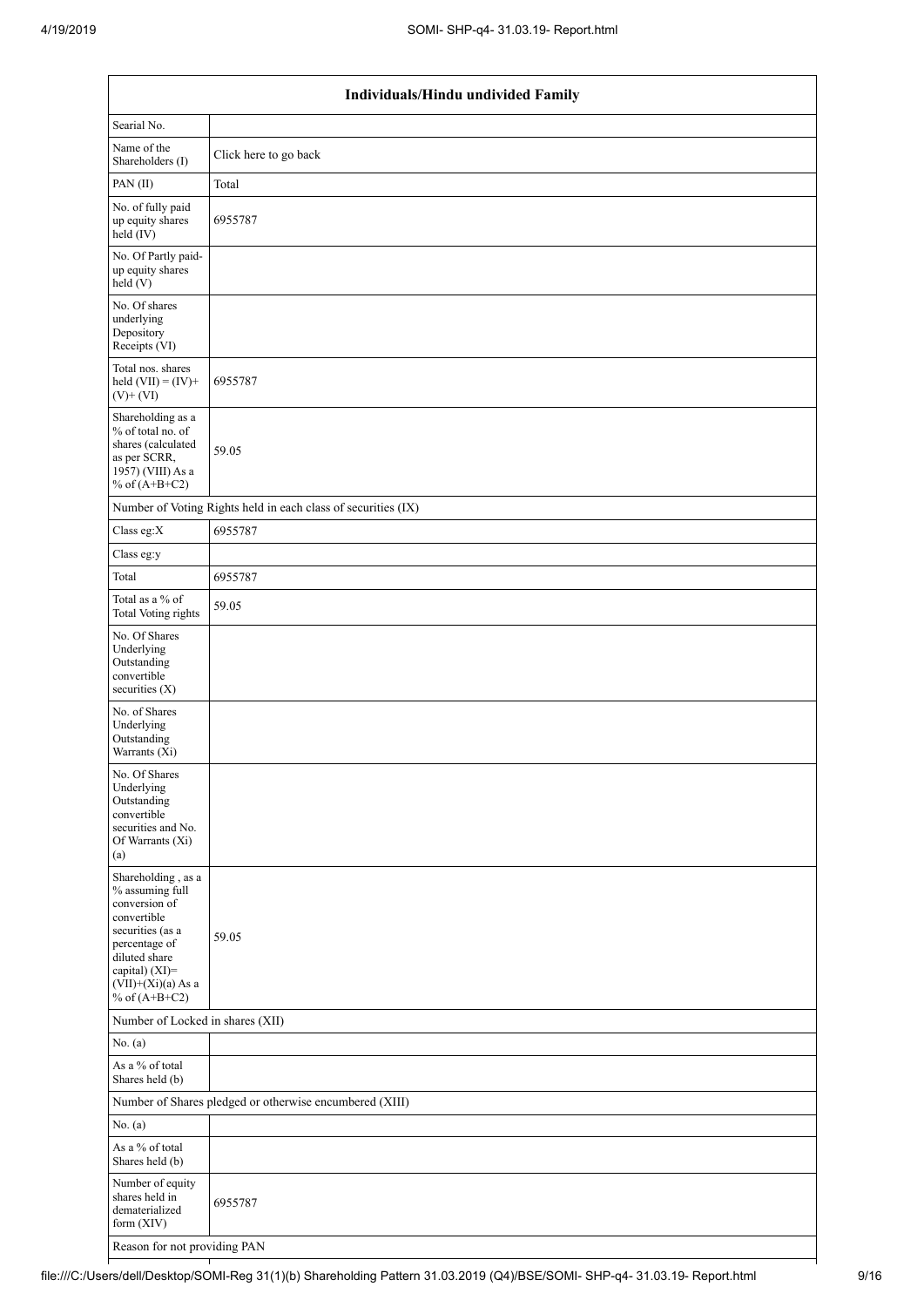| Reason for not<br>providing PAN |  |
|---------------------------------|--|
| Shareholder type                |  |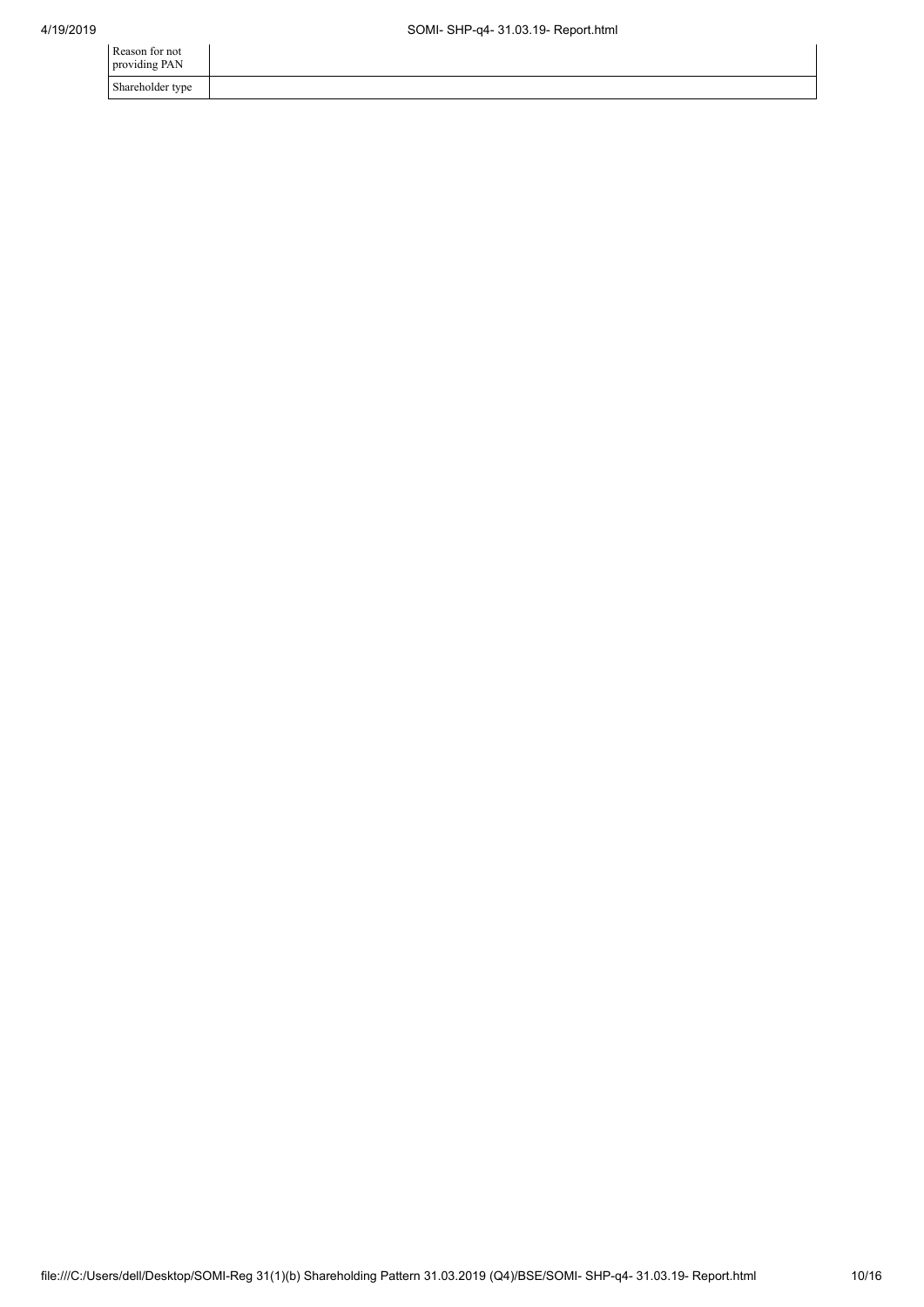$\mathbf{r}$ 

| Individuals - ii. Individual shareholders holding nominal share capital in excess of Rs. 2 lakhs.                                                                                       |                                                               |                       |  |  |  |  |  |  |  |
|-----------------------------------------------------------------------------------------------------------------------------------------------------------------------------------------|---------------------------------------------------------------|-----------------------|--|--|--|--|--|--|--|
| Searial No.                                                                                                                                                                             | 1                                                             |                       |  |  |  |  |  |  |  |
| Name of the<br>Shareholders (I)                                                                                                                                                         | RAJENDRAKUMAR S BHIMRAJKA                                     | Click here to go back |  |  |  |  |  |  |  |
| PAN(II)                                                                                                                                                                                 | AETPB8730P                                                    | Total                 |  |  |  |  |  |  |  |
| No. of fully paid<br>up equity shares<br>held (IV)                                                                                                                                      | 275000                                                        | 275000                |  |  |  |  |  |  |  |
| No. Of Partly paid-<br>up equity shares<br>held (V)                                                                                                                                     |                                                               |                       |  |  |  |  |  |  |  |
| No. Of shares<br>underlying<br>Depository<br>Receipts (VI)                                                                                                                              |                                                               |                       |  |  |  |  |  |  |  |
| Total nos. shares<br>held $(VII) = (IV) +$<br>$(V) + (VI)$                                                                                                                              | 275000                                                        | 275000                |  |  |  |  |  |  |  |
| Shareholding as a<br>% of total no. of<br>shares (calculated<br>as per SCRR,<br>1957) (VIII) As a<br>% of $(A+B+C2)$                                                                    | 2.33                                                          | 2.33                  |  |  |  |  |  |  |  |
|                                                                                                                                                                                         | Number of Voting Rights held in each class of securities (IX) |                       |  |  |  |  |  |  |  |
| Class eg: X                                                                                                                                                                             | 275000                                                        | 275000                |  |  |  |  |  |  |  |
| Class eg:y                                                                                                                                                                              |                                                               |                       |  |  |  |  |  |  |  |
| Total                                                                                                                                                                                   | 275000                                                        | 275000                |  |  |  |  |  |  |  |
| Total as a % of<br><b>Total Voting rights</b>                                                                                                                                           | 2.33                                                          | 2.33                  |  |  |  |  |  |  |  |
| No. Of Shares<br>Underlying<br>Outstanding<br>convertible<br>securities $(X)$                                                                                                           |                                                               |                       |  |  |  |  |  |  |  |
| No. of Shares<br>Underlying<br>Outstanding<br>Warrants (Xi)                                                                                                                             |                                                               |                       |  |  |  |  |  |  |  |
| No. Of Shares<br>Underlying<br>Outstanding<br>convertible<br>securities and No.<br>Of Warrants (Xi)<br>(a)                                                                              |                                                               |                       |  |  |  |  |  |  |  |
| Shareholding, as a<br>% assuming full<br>conversion of<br>convertible<br>securities (as a<br>percentage of<br>diluted share<br>capital) $(XI)$ =<br>$(VII)+(X)$ As a %<br>of $(A+B+C2)$ | 2.33                                                          | 2.33                  |  |  |  |  |  |  |  |
| Number of Locked in shares (XII)                                                                                                                                                        |                                                               |                       |  |  |  |  |  |  |  |
| No. (a)                                                                                                                                                                                 |                                                               |                       |  |  |  |  |  |  |  |
| As a % of total<br>Shares held (b)                                                                                                                                                      |                                                               |                       |  |  |  |  |  |  |  |
| Number of equity<br>shares held in<br>dematerialized<br>form (XIV)                                                                                                                      | 275000                                                        | 275000                |  |  |  |  |  |  |  |
| Reason for not providing PAN                                                                                                                                                            |                                                               |                       |  |  |  |  |  |  |  |
| Reason for not<br>providing PAN                                                                                                                                                         |                                                               |                       |  |  |  |  |  |  |  |

٦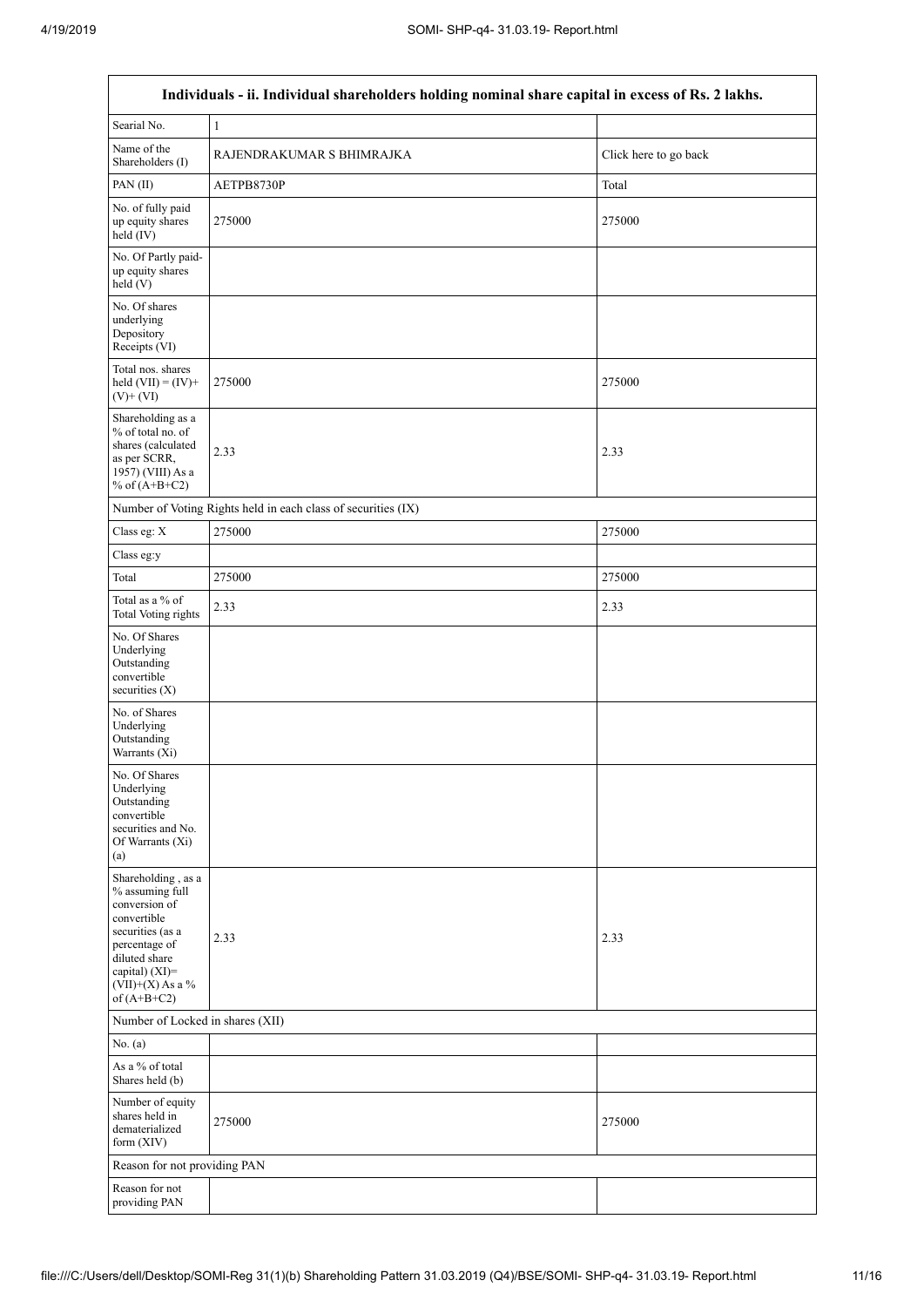| Any Other (specify)                                                                                                                                                                  |                     |                            |                                                                     |                                                                      |                                                                                 |                                                             |                                                                     |  |  |  |
|--------------------------------------------------------------------------------------------------------------------------------------------------------------------------------------|---------------------|----------------------------|---------------------------------------------------------------------|----------------------------------------------------------------------|---------------------------------------------------------------------------------|-------------------------------------------------------------|---------------------------------------------------------------------|--|--|--|
| Searial No.                                                                                                                                                                          | $\mathbf{1}$        | $\overline{c}$             | $\overline{3}$                                                      | $\overline{4}$                                                       | 5                                                                               | 6                                                           | $\overline{7}$                                                      |  |  |  |
| Category                                                                                                                                                                             | Clearing<br>Members | <b>Bodies</b><br>Corporate | <b>Bodies</b><br>Corporate                                          | <b>Bodies</b><br>Corporate                                           | <b>Bodies Corporate</b>                                                         | <b>Bodies</b><br>Corporate                                  | <b>Bodies</b><br>Corporate                                          |  |  |  |
| Category / More<br>than 1 percentage                                                                                                                                                 | Category            | Category                   | More than 1<br>percentage of<br>shareholding                        | More than 1<br>percentage of<br>shareholding                         | More than 1<br>percentage of<br>shareholding                                    | More than 1<br>percentage of<br>shareholding                | More than 1<br>percentage of<br>shareholding                        |  |  |  |
| Name of the<br>Shareholders (I)                                                                                                                                                      |                     |                            | <b>JOSHNA</b><br><b>TRADING</b><br><b>PRIVATE</b><br><b>LIMITED</b> | <b>MANISH</b><br><b>TRADECOM</b><br><b>PRIVATE</b><br><b>LIMITED</b> | <b>ROYAL JAISAL</b><br><b>FINANCIAL</b><br><b>CONSULTANTS PVT</b><br><b>LTD</b> | SAJOY<br><b>RUBBERS</b><br><b>PRIVATE</b><br><b>LIMITED</b> | <b>SINA</b><br><b>CHEMTRADE</b><br><b>PRIVATE</b><br><b>LIMITED</b> |  |  |  |
| PAN(II)                                                                                                                                                                              |                     |                            | AABCJ7088F                                                          | AAECM7389P                                                           | AAECR2634L                                                                      | AAKCS0552L                                                  | AAKCS0554N                                                          |  |  |  |
| No. of the<br>Shareholders (I)                                                                                                                                                       | 37                  | 36                         | 1                                                                   | 1                                                                    | 1                                                                               | 1                                                           | 1                                                                   |  |  |  |
| No. of fully paid<br>up equity shares<br>held (IV)                                                                                                                                   | 29435               | 2106606                    | 286000                                                              | 301732                                                               | 382553                                                                          | 238000                                                      | 298000                                                              |  |  |  |
| No. Of Partly paid-<br>up equity shares<br>held(V)                                                                                                                                   |                     |                            |                                                                     |                                                                      |                                                                                 |                                                             |                                                                     |  |  |  |
| No. Of shares<br>underlying<br>Depository<br>Receipts (VI)                                                                                                                           |                     |                            |                                                                     |                                                                      |                                                                                 |                                                             |                                                                     |  |  |  |
| Total nos. shares<br>held $(VII) = (IV) +$<br>$(V)$ + $(VI)$                                                                                                                         | 29435               | 2106606                    | 286000                                                              | 301732                                                               | 382553                                                                          | 238000                                                      | 298000                                                              |  |  |  |
| Shareholding as a<br>% of total no. of<br>shares (calculated<br>as per SCRR,<br>1957) (VIII) As a<br>% of $(A+B+C2)$                                                                 | 0.25                | 17.88                      | 2.43                                                                | 2.56                                                                 | 3.25                                                                            | 2.02                                                        | 2.53                                                                |  |  |  |
| Number of Voting Rights held in each class of securities (IX)                                                                                                                        |                     |                            |                                                                     |                                                                      |                                                                                 |                                                             |                                                                     |  |  |  |
| Class eg: X                                                                                                                                                                          | 29435               | 2106606                    | 286000                                                              | 301732                                                               | 382553                                                                          | 238000                                                      | 298000                                                              |  |  |  |
| Class eg:y                                                                                                                                                                           |                     |                            |                                                                     |                                                                      |                                                                                 |                                                             |                                                                     |  |  |  |
| Total                                                                                                                                                                                | 29435               | 2106606                    | 286000                                                              | 301732                                                               | 382553                                                                          | 238000                                                      | 298000                                                              |  |  |  |
| Total as a % of<br><b>Total Voting rights</b>                                                                                                                                        | 0.25                | 17.88                      | 2.43                                                                | 2.56                                                                 | 3.25                                                                            | 2.02                                                        | 2.53                                                                |  |  |  |
| No. Of Shares<br>Underlying<br>Outstanding<br>convertible<br>securities (X)                                                                                                          |                     |                            |                                                                     |                                                                      |                                                                                 |                                                             |                                                                     |  |  |  |
| No. of Shares<br>Underlying<br>Outstanding<br>Warrants (Xi)                                                                                                                          |                     |                            |                                                                     |                                                                      |                                                                                 |                                                             |                                                                     |  |  |  |
| No. Of Shares<br>Underlying<br>Outstanding<br>convertible<br>securities and No.<br>Of Warrants (Xi)<br>(a)                                                                           |                     |                            |                                                                     |                                                                      |                                                                                 |                                                             |                                                                     |  |  |  |
| Shareholding, as a<br>% assuming full<br>conversion of<br>convertible<br>securities (as a<br>percentage of<br>diluted share<br>capital) (XI)=<br>$(VII)+(X)$ As a %<br>of $(A+B+C2)$ | 0.25                | 17.88                      | 2.43                                                                | 2.56                                                                 | 3.25                                                                            | 2.02                                                        | 2.53                                                                |  |  |  |
| Number of Locked in shares (XII)                                                                                                                                                     |                     |                            |                                                                     |                                                                      |                                                                                 |                                                             |                                                                     |  |  |  |
| No. (a)                                                                                                                                                                              |                     |                            |                                                                     |                                                                      |                                                                                 |                                                             |                                                                     |  |  |  |
| As a % of total<br>Shares held (b)                                                                                                                                                   |                     |                            |                                                                     |                                                                      |                                                                                 |                                                             |                                                                     |  |  |  |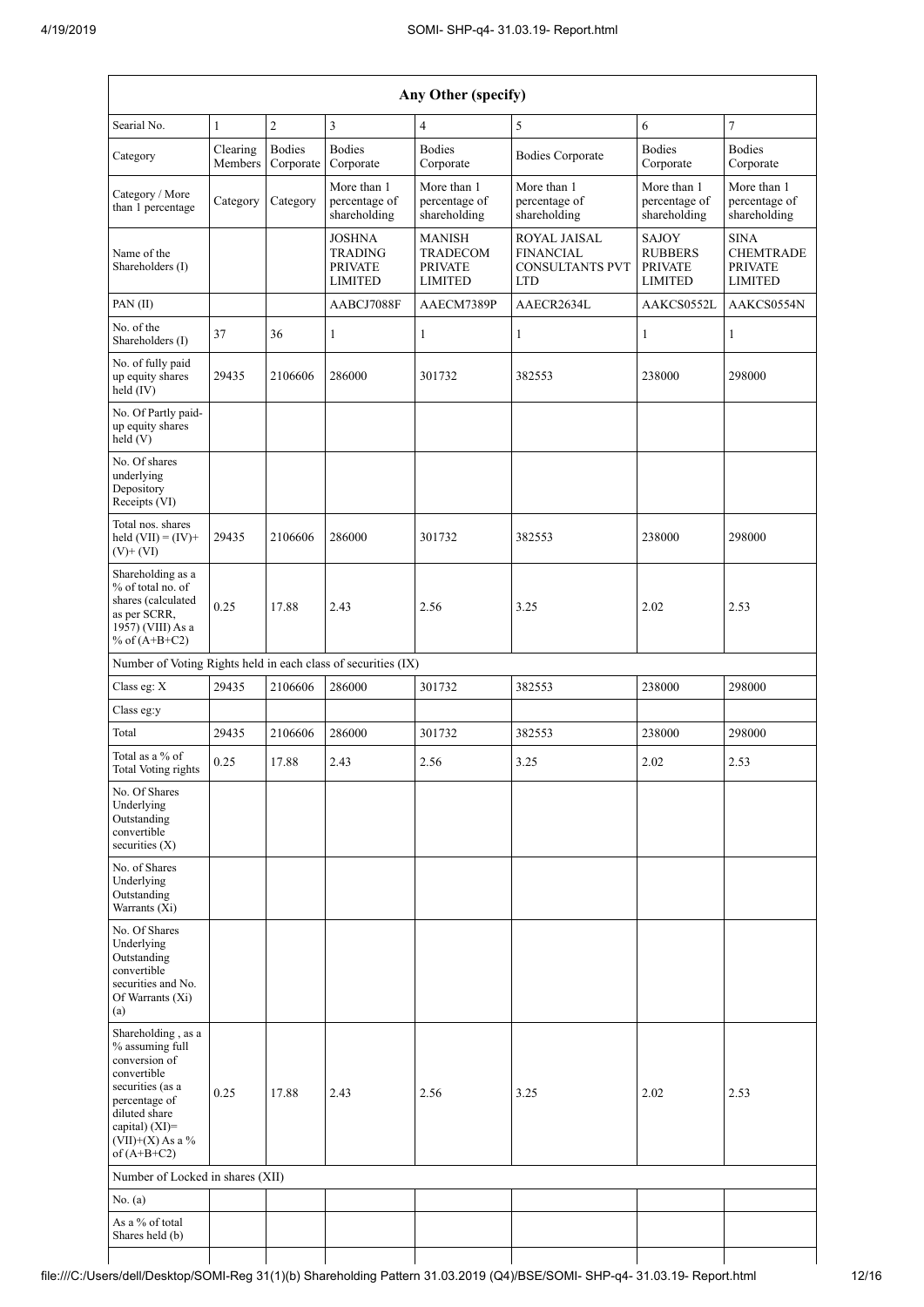## 4/19/2019 SOMI- SHP-q4- 31.03.19- Report.html

| Number of equity<br>shares held in<br>dematerialized<br>form $(XIV)$ | 29435 | 1284606 | $\overline{0}$ | 301732 | 382553 |  |  |
|----------------------------------------------------------------------|-------|---------|----------------|--------|--------|--|--|
| Reason for not providing PAN-                                        |       |         |                |        |        |  |  |
| Reason for not<br>providing PAN                                      |       |         |                |        |        |  |  |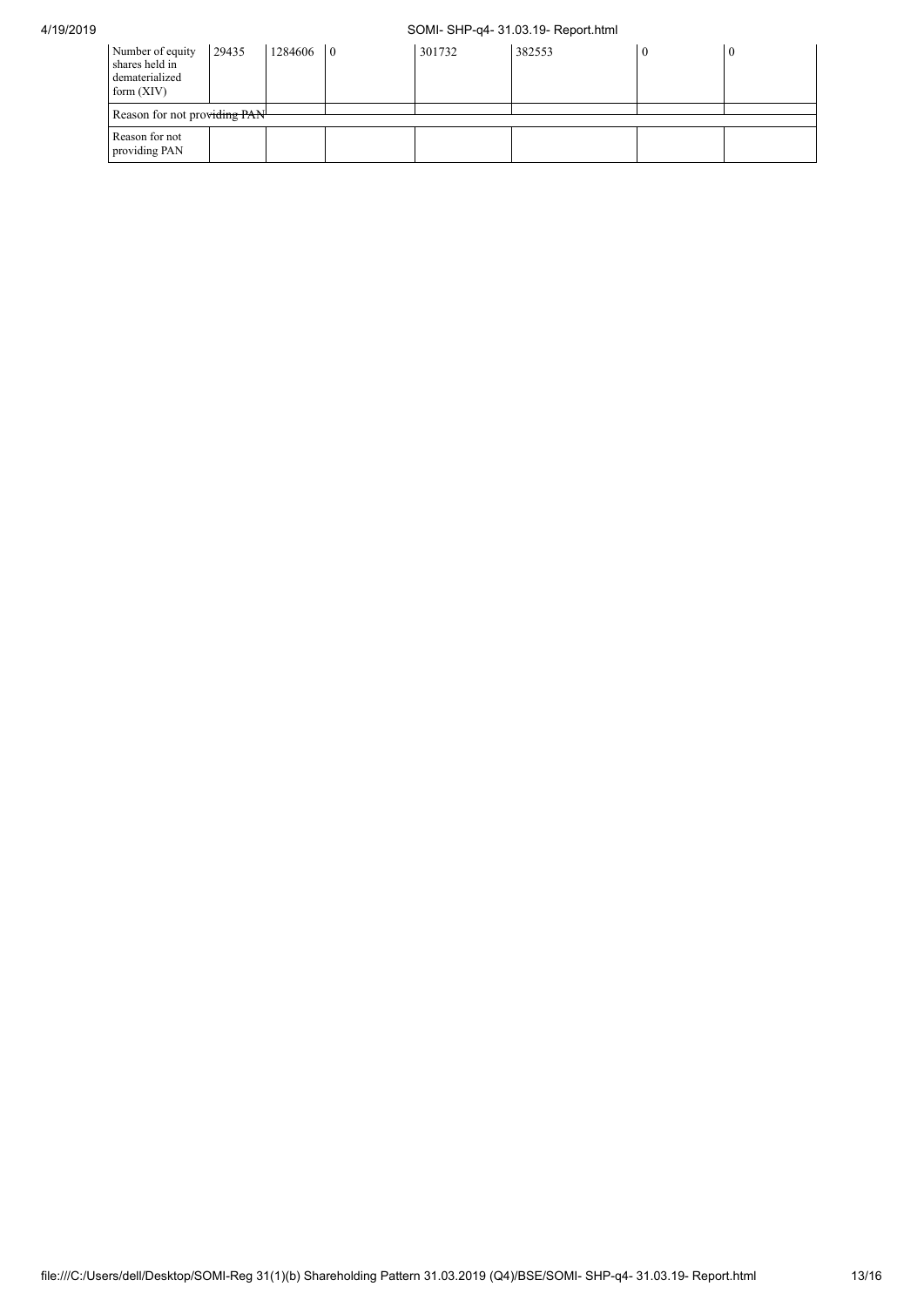| Any Other (specify)                                                                                                                                                                     |                                                               |                              |                  |            |                          |  |  |
|-----------------------------------------------------------------------------------------------------------------------------------------------------------------------------------------|---------------------------------------------------------------|------------------------------|------------------|------------|--------------------------|--|--|
| Searial No.                                                                                                                                                                             | $\,8\,$                                                       | 9                            | $10\,$           | 11         |                          |  |  |
| Category                                                                                                                                                                                | <b>Bodies Corporate</b>                                       | Non-Resident Indian<br>(NRI) | <b>LLP</b>       | <b>HUF</b> |                          |  |  |
| Category / More<br>than 1 percentage                                                                                                                                                    | More than 1 percentage of shareholding                        | Category                     | Category         | Category   |                          |  |  |
| Name of the<br>Shareholders (I)                                                                                                                                                         | TRANSLAND SHARES PRIVATE<br><b>LIMITED</b>                    |                              |                  |            | Click here to go<br>back |  |  |
| PAN(II)                                                                                                                                                                                 | AADCT1253A                                                    |                              |                  |            | Total                    |  |  |
| No. of the<br>Shareholders (I)                                                                                                                                                          | $\mathbf{1}$                                                  | 61                           | $\mathbf{1}$     | 172        | 307                      |  |  |
| No. of fully paid<br>up equity shares<br>held (IV)                                                                                                                                      | 456183                                                        | 82697                        | 332              | 172472     | 2391542                  |  |  |
| No. Of Partly paid-<br>up equity shares<br>held (V)                                                                                                                                     |                                                               |                              |                  |            |                          |  |  |
| No. Of shares<br>underlying<br>Depository<br>Receipts (VI)                                                                                                                              |                                                               |                              |                  |            |                          |  |  |
| Total nos. shares<br>held $(VII) = (IV) +$<br>$(V)$ + $(VI)$                                                                                                                            | 456183                                                        | 82697                        | 332              | 172472     | 2391542                  |  |  |
| Shareholding as a<br>% of total no. of<br>shares (calculated<br>as per SCRR,<br>1957) (VIII) As a<br>% of $(A+B+C2)$                                                                    | 3.87                                                          | 0.7                          | $\overline{0}$   | 1.46       | 20.29                    |  |  |
|                                                                                                                                                                                         | Number of Voting Rights held in each class of securities (IX) |                              |                  |            |                          |  |  |
| Class eg: X                                                                                                                                                                             | 456183                                                        | 82697                        | 332              | 172472     | 2391542                  |  |  |
| Class eg:y                                                                                                                                                                              |                                                               |                              |                  |            |                          |  |  |
| Total                                                                                                                                                                                   | 456183                                                        | 82697                        | 332              | 172472     | 2391542                  |  |  |
| Total as a % of<br><b>Total Voting rights</b>                                                                                                                                           | 3.87                                                          | 0.7                          | $\boldsymbol{0}$ | 1.46       | 20.29                    |  |  |
| No. Of Shares<br>Underlying<br>Outstanding<br>convertible<br>securities $(X)$                                                                                                           |                                                               |                              |                  |            |                          |  |  |
| No. of Shares<br>Underlying<br>Outstanding<br>Warrants (Xi)                                                                                                                             |                                                               |                              |                  |            |                          |  |  |
| No. Of Shares<br>Underlying<br>Outstanding<br>convertible<br>securities and No.<br>Of Warrants (Xi)<br>(a)                                                                              |                                                               |                              |                  |            |                          |  |  |
| Shareholding, as a<br>% assuming full<br>conversion of<br>convertible<br>securities (as a<br>percentage of<br>diluted share<br>capital) $(XI)$ =<br>$(VII)+(X)$ As a %<br>of $(A+B+C2)$ | 3.87                                                          | 0.7                          | $\overline{0}$   | 1.46       | 20.29                    |  |  |
| Number of Locked in shares (XII)                                                                                                                                                        |                                                               |                              |                  |            |                          |  |  |
| No. (a)                                                                                                                                                                                 |                                                               |                              |                  |            |                          |  |  |
| As a % of total<br>Shares held (b)                                                                                                                                                      |                                                               |                              |                  |            |                          |  |  |
| Number of equity<br>shares held in<br>dematerialized<br>form $(XIV)$                                                                                                                    | 456183                                                        | 82697                        | 332              | 172472     | 1569542                  |  |  |